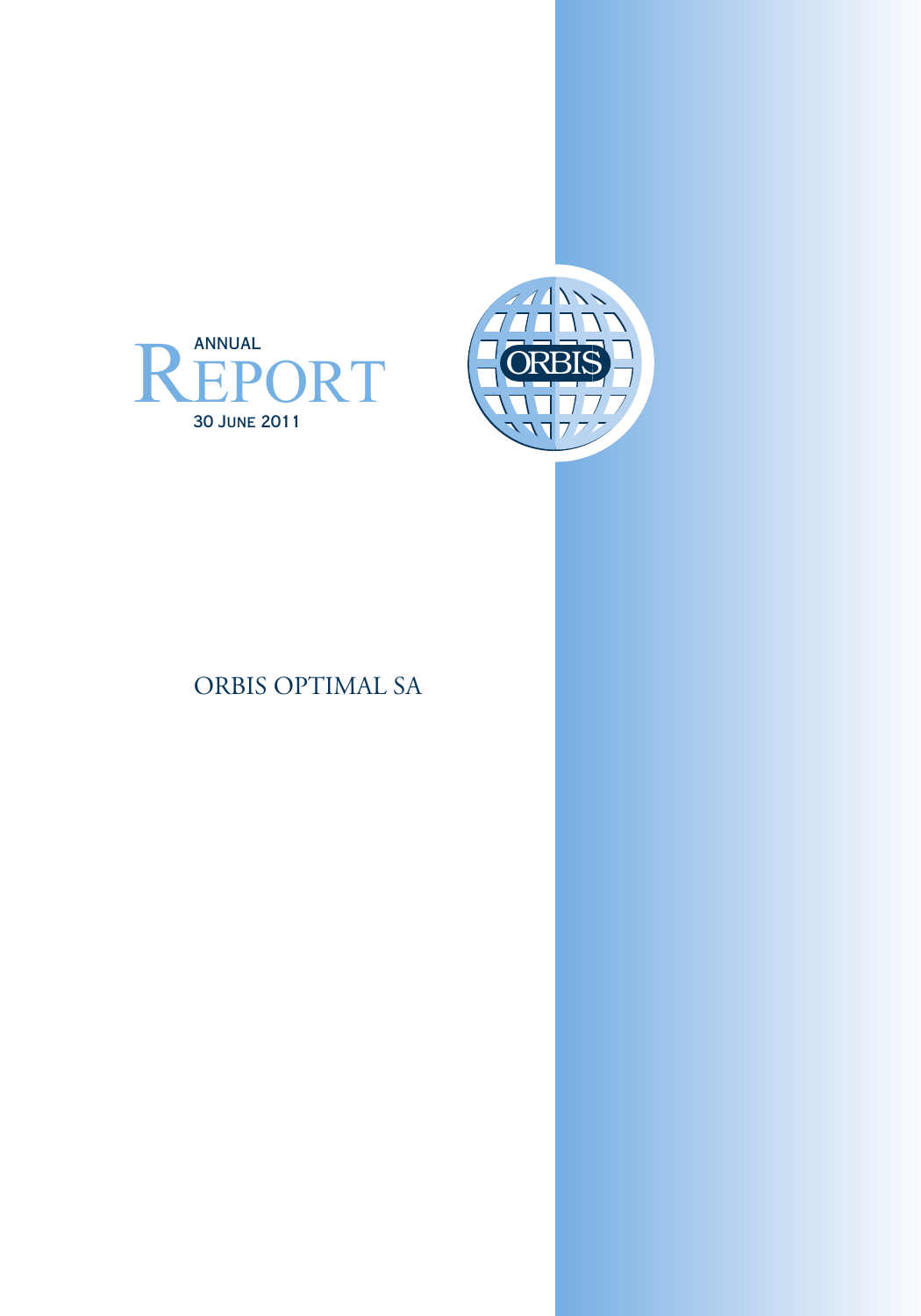

#### TRACK RECORD: VALUE OF US\$10 INVESTED AT INCEPTION (DIVIDENDS REINVESTED)

| <b>Total Rate of Return, net of fees:</b>      | <b>From Inception</b><br>on 1 Jan 2005 5 Years |                      | <b>Latest</b><br>3 Years | 1 Year       | 2011<br>to Date | <b>Latest</b><br><b>Quarter</b> |
|------------------------------------------------|------------------------------------------------|----------------------|--------------------------|--------------|-----------------|---------------------------------|
| <b>USS Class</b>                               | 4.4                                            | -% Annualised<br>4.3 | 2.5                      | 0.5          | 1.7             | -% Not Annualised<br>(1.1)      |
| <b>US\$ Bank Deposits</b>                      | 2.7                                            | 2.4                  | 0.8                      | 0.2          | 0.1             | 0.0                             |
| Average Global Equity Fund (in US\$)           | 3.4                                            | 1.4                  | (1.8)                    | 25.4         | 3.3             | (0.1)                           |
| Average US\$ Bond Fund                         | 3.9                                            | 5.0                  | 4.8                      | 3.9          | 2.1             | 1.6                             |
| <b>Euro Class</b><br><b>Euro Bank Deposits</b> | 3.7<br>2.4                                     | 3.6<br>2.4           | 3.7<br>1.4               | (2.0)<br>0.7 | 0.7<br>0.4      | (1.2)<br>0.3                    |
| Average Global Equity Fund (in euro)           | 2.4                                            | (1.1)                | 0.9                      | 5.8          | (4.7)           | (2.4)                           |
| Average Euro Bond Fund                         | 2.4                                            | 2.9                  | 4.7                      | 0.6          | 0.4             | 0.9                             |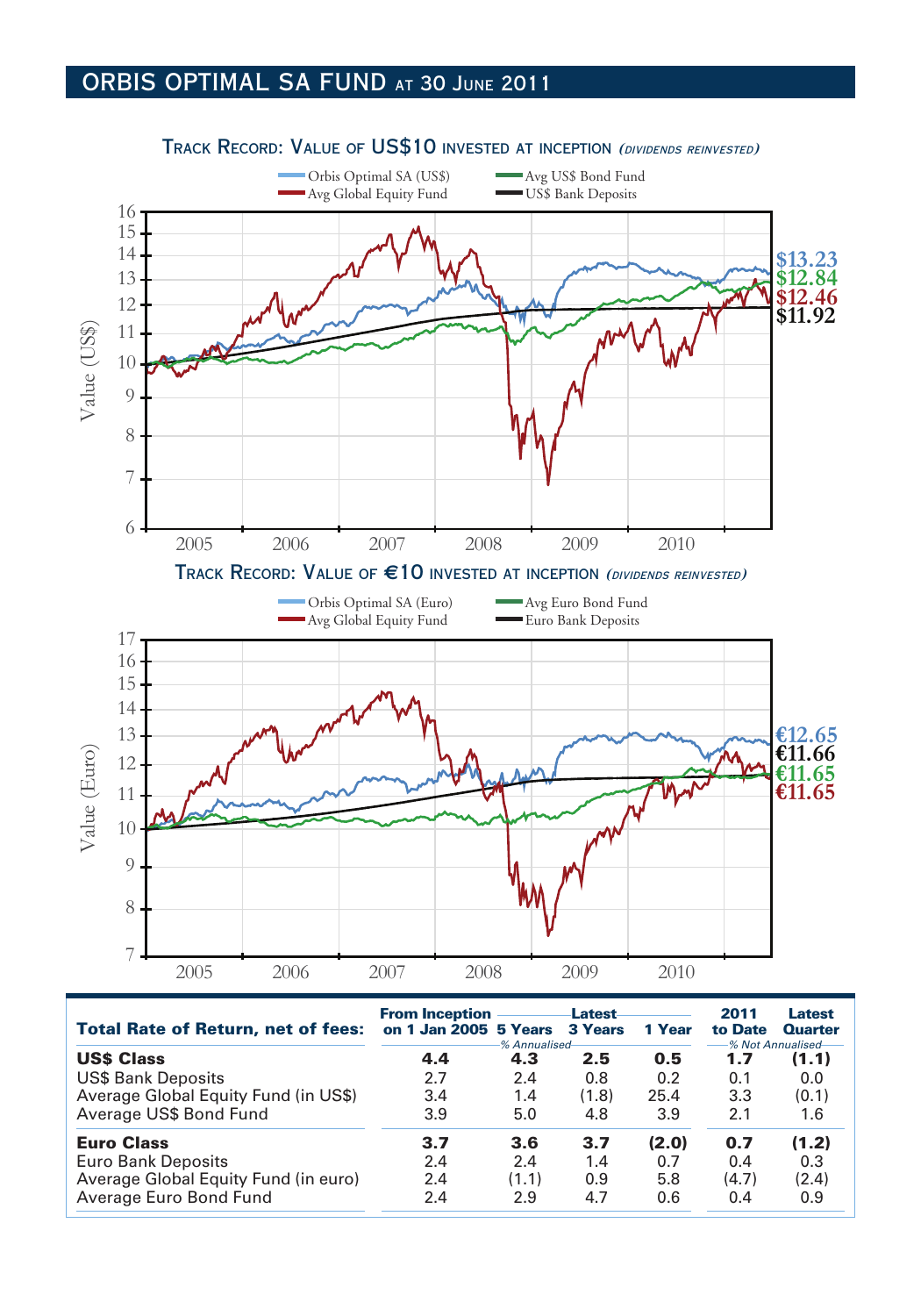Highlighting what we don't own can sometimes be just as instructive in explaining our philosophy and process as discussing which stocks we do own. Unlike many hedge funds, Optimal does not sell short specific stocks or sectors. Instead it shorts stockmarket indices, in a manner designed to largely eliminate market exposure within the Fund. This allows returns to be driven by the outperformance, or otherwise, of the stock selections within the portfolio. As stockmarket indices own shares across economic sectors, our not having any holdings in a sector is thus tantamount to shorting.

Perhaps even more instructive than examining a significant sector that Optimal is not invested in is to contrast it to a sector that the Fund does have exposure to. The most interesting contrarian pairing to explore at the moment is our underweighting in the basic materials sector and our overweighting in large capitalisation technology stocks.

The Fund currently has zero exposure to chemicals, forestry & paper, industrial metals or mining – commonly referred to as basic materials – compared to a FTSE World Index weighting of 8.5%. And as always, over or under-weightings are not driven by top-down macro views, but instead arise from multiple bottom-up stock selection decisions. Those investors who have been invested with us for some time will not be surprised to learn that the Fund is underweight basic materials at a time when seemingly insatiable demand from China has fuelled significant growth in profit margins; stock prices have responded accordingly, driving strong outperformance of the shares and the sector.

Although we are comfortable when our stockpicking leaves us underweight a sector, we look to our quantitative analysis team to confirm that our bottom-up stance is supported by historical data. For demonstration purposes they selected the US basic materials sector as a good representation of the global sector. The chart below shows the earnings yield of the US basic materials sector relative to that of the S&P 500 Index (Yield Ratio in blue), and the subsequent return of that sector versus the index over the following 12 months (solid red area). The yield ratio is nearly the lowest experienced since 1973. This means that investors have never paid so much for earnings in this sector in comparison to the rest of the market as they do today. And as the relative return in red shows, buying this sector when the yield ratio has been this low, has historically not been a profitable thing to do.



"11"

#### **US Basic Materials Sector vs S&P 500 Index**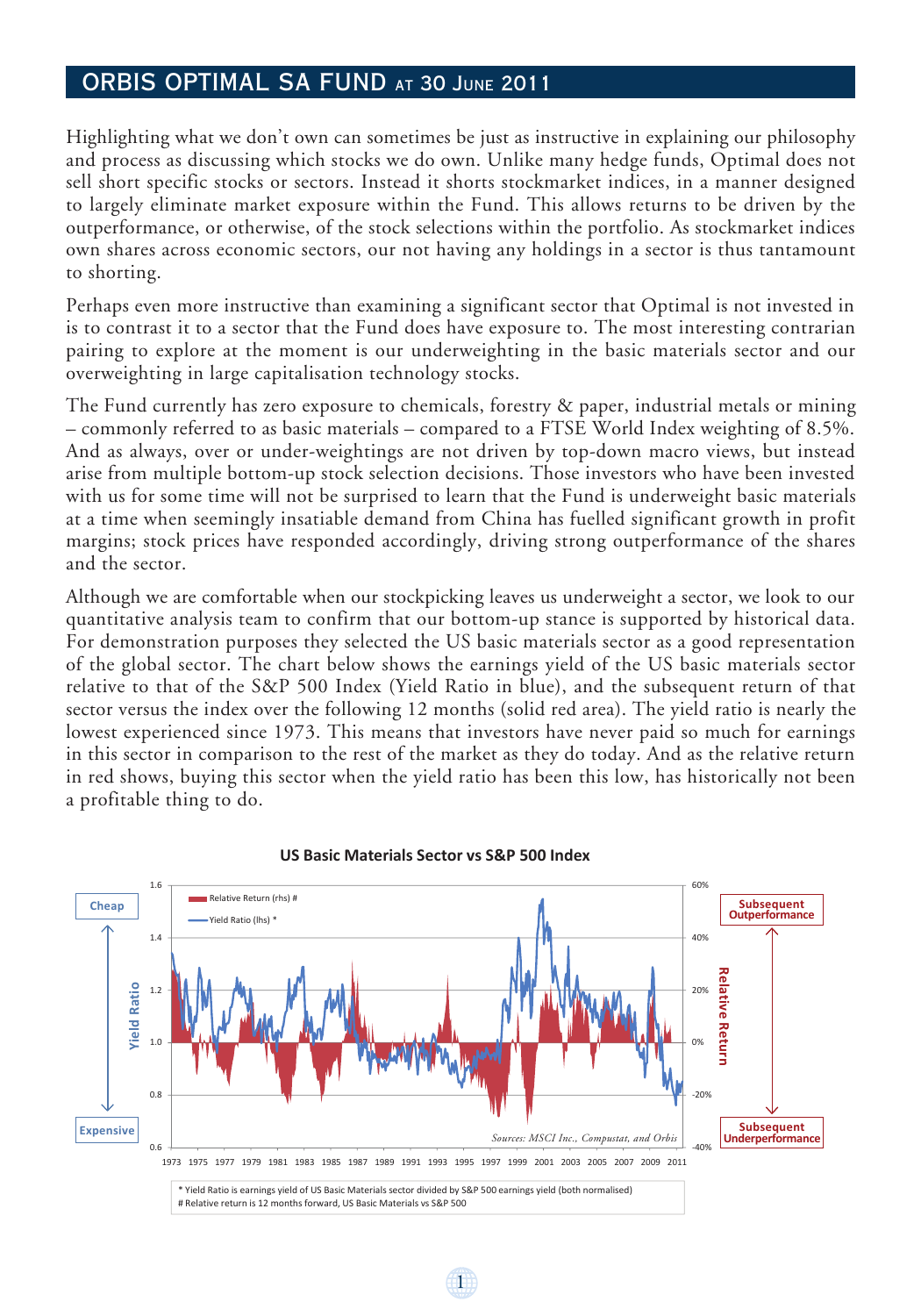The next chart uses the same criteria, but this time looking at large capitalisation US technology stocks. In sharp contrast to the US basic materials sector, the earnings yield has almost always been lower than that for the index (a Yield Ratio less than 1.0). Investors have clearly been happy over the long term to pay a premium versus the index – often a significant one – to own these tech stocks. It was only briefly in the early 1990s that the sector traded at a discount. This of course turned out to be the buying opportunity of a lifetime, as you can see from relative returns (in red) from roughly 1993 to 2000. While the current earnings yield for large cap tech is still lower than it is for the index, the current yield ratio of just under 0.8 has historically been followed by outperformance versus the stockmarket (S&P 500).



#### **US Large Capitalisation Technology vs S&P 500 Index**

Large capitalisation technology stocks are well represented in the portfolio. The large cap tech position totals approximately 10%, and is made up of tech stalwarts such as Intel, Cisco and Samsung Electronics. As an exclamation point to the chart above, the weighted average 2011 earnings yield of the portfolio's large cap tech stocks is 8.2%. With the FTSE World Index 2011 earnings yield at 7.3%, this makes the yield ratio for the Fund's large cap technology stocks 1.1  $(8.2/7.3).$ 

As we have certainly found out in the past, technology is a fascinating and challenging business environment, where creative destruction – yesterday's garage startup becoming tomorrow's bankruptcy filing – is more the norm than the exception; companies must be constantly thinking and improving if they are to survive, much less succeed. This crucible-like condition has given birth to such famous utterances as "only the paranoid survive" by Intel's co-founder and long-term CEO Andy Grove. Although the tech stalwarts the Fund currently holds have flourished in this environment, there are no guarantees about tomorrow, and a degree of investor scepticism always exists. As demonstrated by the unusually attractive yield ratio, investor pessimism towards our large cap tech holdings is running particularly high – to the point of driving share prices to where we believe we are being well compensated to take the risk that they become tech dinosaurs.

Some of the portfolio's large cap technology investments may in fact not work out and the current pessimism may prove well founded – this is why five positions make up the 10% and not just one. A portfolio approach gives us an opportunity to ride warranted moves by share prices back to our assessments of intrinsic value while diversifying away a good portion of the risk that any one name we hold gets caught in the dreaded second part of the creative destruction cycle.

*DIRECTORS Allan W B Gray, Chairman John C R Collis Geoffrey M Gardner William B Gray William D Thomson*

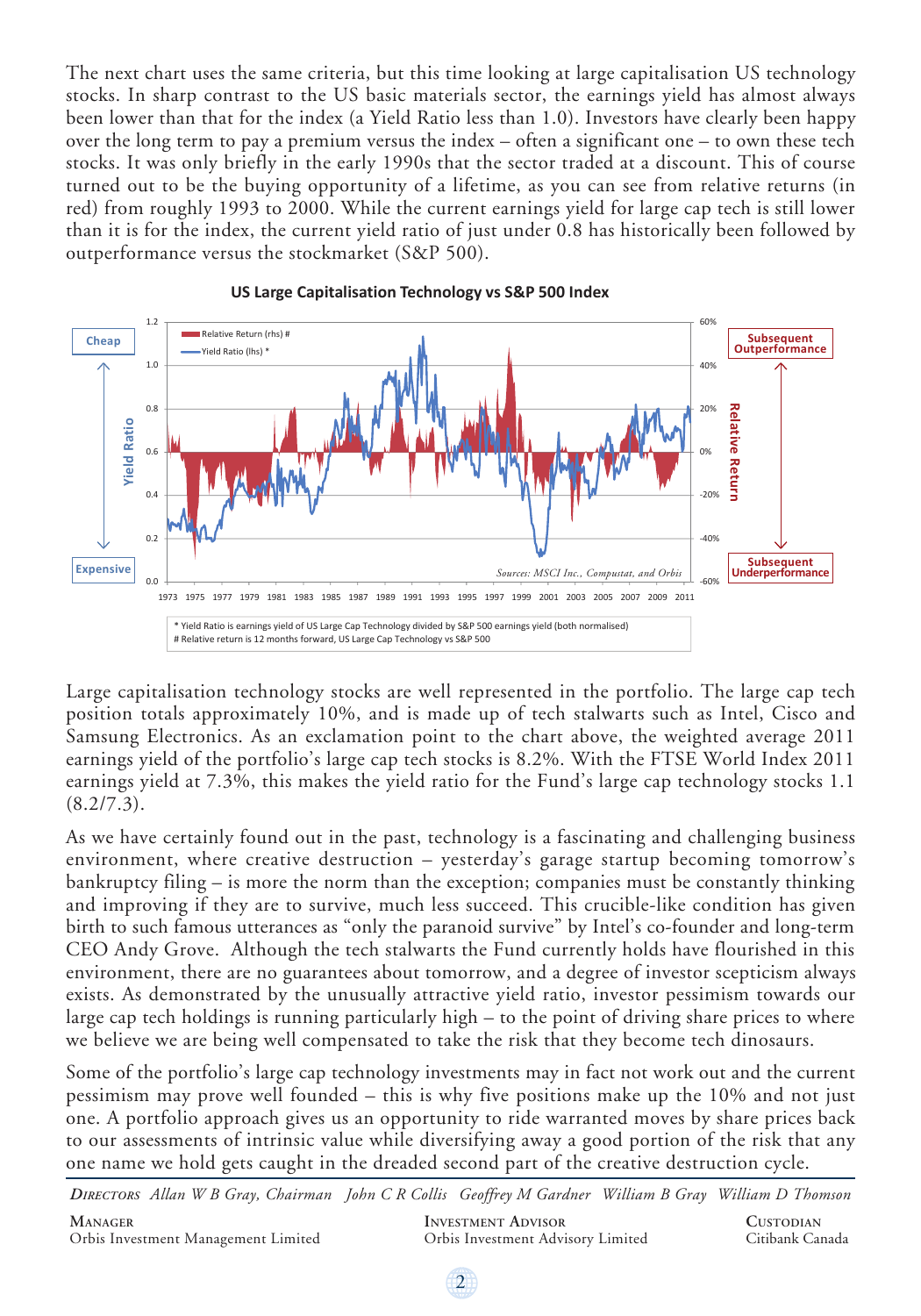| <b>Number</b> |                                             | <b>Fair Value</b> | $%$ of                   |
|---------------|---------------------------------------------|-------------------|--------------------------|
| <b>Held</b>   | <b>Security</b>                             | <b>US\$ 000's</b> | <b>Fund</b>              |
|               | <b>Portfolio</b> (details overleaf)         | 1,679,413         | 91                       |
|               | <b>Portfolio Hedging:</b>                   |                   |                          |
|               | <b>Stock Index Futures Sold:</b>            |                   |                          |
| (7,883)       | US: E-mini S&P 500 9/2011                   | (518, 504)        | (36)                     |
| (1,832)       | E-mini Russell 2000 9/2011                  | (151, 213)        |                          |
| (1,660)       | Japan: TOPIX 9/2011                         | (175, 111)        | (10)                     |
| (1,683)       | UK: FTSE 100 9/2011                         | (159, 410)        | (9)                      |
| (2,657)       | Europe: Dow Jones Euro STOXX 50 9/2011      | (109, 750)        | (6)                      |
| (625)         | Korea: KOSPI 200 9/2011                     | (80, 957)         | (4)                      |
| (830)         | China: H shares 7/2011                      | (67, 212)         | (4)                      |
| (842)         | France: CAC40 7/2011                        | (48, 597)         | (3)                      |
| (1,356)       | Taiwan: MSCI Taiwan 7/2011                  | (40, 165)         | (2)                      |
| (216)         | Australia: SPI 200 9/2011                   | (26, 636)         | (1)                      |
| (69)          | Germany: DAX 9/2011                         | (18, 492)         | (1)                      |
| (93)          | Netherlands: AEX 7/2011                     | (9, 165)          | $\overline{\phantom{a}}$ |
|               | <b>Contract Value</b>                       | 1,366,143         | 74                       |
|               | <b>Balances at Brokers</b>                  | 131,478           | 7                        |
|               | <b>Balance Committed to Above Positions</b> | 92,409            | 5                        |
|               | <b>Net Current Assets</b>                   | 65,439            | 4                        |
|               | <b>Net Assets</b>                           | 1,837,261         | 100                      |
|               |                                             |                   |                          |

#### **Net Asset Value per Share**

**US\$ Class US\$ 13.19** 113,425,992 shares issued **Euro Class % 12.59** 18,658,715 shares issued (At 30 June 2010: US\$ Class US\$ 13.12; 67,194,535 shares issued Euro Class E12.85; 32,805,465 shares issued US\$ Notional US\$ 13.12; 7,090,073 shares issued Euro Notional  $\in$  12.85; 3,160,649 shares issued)

## ANALYSIS OF STOCKMARKET EXPOSURE

| <b>Region</b> | <b>Equity</b><br><b>Exposure</b> | <b>Portfolio</b><br><b>Hedging</b> | <b>Exposure</b> | <b>Accounting Beta Adjusted</b><br><b>Exposure*</b> |
|---------------|----------------------------------|------------------------------------|-----------------|-----------------------------------------------------|
|               | $\%$                             | $\%$                               | %               | %                                                   |
| North America | 39                               | (36)                               | 3               | 3                                                   |
| Europe        | 23                               | (19)                               | 4               | -                                                   |
| Japan         | 16                               | (10)                               | 6               | 5                                                   |
| Asia ex-Japan | 12                               | (10)                               | 2               | $\overline{\phantom{0}}$                            |
| Other         |                                  | (1)                                | $\overline{a}$  | $\overline{\phantom{0}}$                            |
| <b>Total</b>  | 91                               | (76)                               | 15              | 8                                                   |

\* Equity Exposure, multiplied by a Beta determined using Blume's technique, minus Portfolio Hedging.

#### CURRENCY DEPLOYMENT

L

|                                 | <b>US\$ Class</b> | <b>Euro Class</b> |
|---------------------------------|-------------------|-------------------|
|                                 | $\%$              | %                 |
| US dollar                       | 85                |                   |
| Euro                            |                   | 88                |
| <b>Greater China currencies</b> | 6                 | 5                 |
| Korean won                      | 5                 | 5                 |
| Other                           | 4                 | 2                 |
| <b>Total</b>                    | 100               | 100               |
| See accompanying notes          |                   |                   |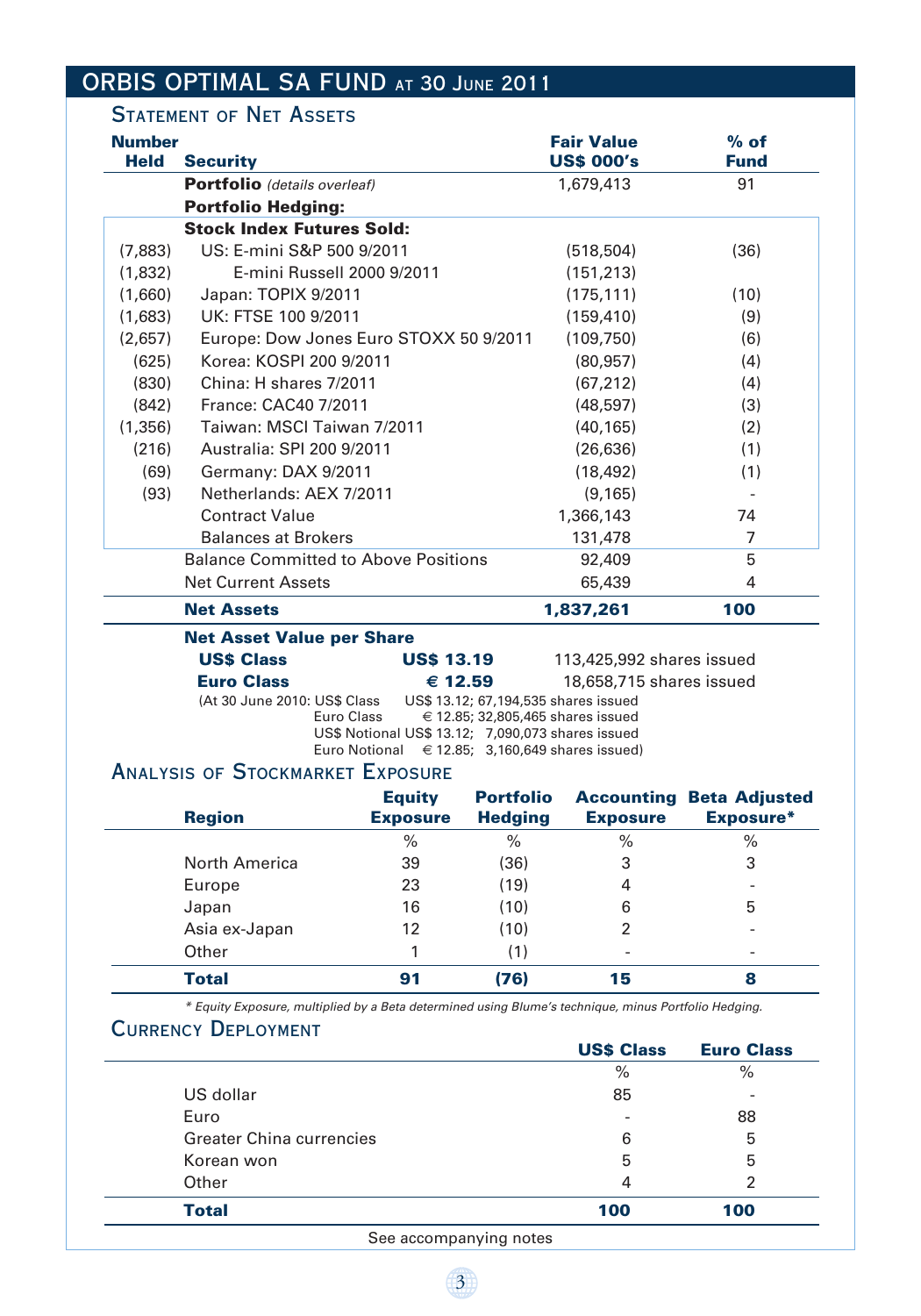| <b>PORTFOLIO</b>                                                                                                                                           |                                                                                                                                                                                                                                                                                                                                                                                                                  |                                                                                                                                                                                                      |                                                                                                                                                                                    |
|------------------------------------------------------------------------------------------------------------------------------------------------------------|------------------------------------------------------------------------------------------------------------------------------------------------------------------------------------------------------------------------------------------------------------------------------------------------------------------------------------------------------------------------------------------------------------------|------------------------------------------------------------------------------------------------------------------------------------------------------------------------------------------------------|------------------------------------------------------------------------------------------------------------------------------------------------------------------------------------|
| <b>Number</b><br>Held 000's                                                                                                                                | <b>Security</b>                                                                                                                                                                                                                                                                                                                                                                                                  | <b>Fair Value</b><br><b>US\$ 000's</b>                                                                                                                                                               | $%$ of<br><b>Fund</b>                                                                                                                                                              |
|                                                                                                                                                            | Orbis U.S. Equity Fund L.P.                                                                                                                                                                                                                                                                                                                                                                                      | 71,414                                                                                                                                                                                               | 4                                                                                                                                                                                  |
| 839<br>3,928<br>1,733<br>949<br>592<br>1,413<br>720<br>326<br>1,365<br>179<br>357<br>1,014<br>971<br>961<br>1,310<br>288<br>1,348<br>663<br>1,365<br>5,046 | North America<br>WellPoint<br>Cisco Systems<br><b>NRG Energy</b><br><b>CVS Caremark</b><br>QUALCOMM<br>Safeway<br>Aetna<br>Humana<br>Weatherford International<br><b>Goldman Sachs</b><br>Murphy Oil<br>Nexen<br>Intel<br>Spirit AeroSystems Holdings<br>Calpine<br><b>Sears Holdings</b><br><b>New York Community Bancorp</b><br><b>General Motors</b><br><b>Petrobank Energy and Resources</b><br>GenOn Energy | 66,097<br>61,309<br>42,608<br>35,675<br>33,601<br>33,027<br>31,760<br>26,264<br>25,596<br>23,776<br>23,446<br>22,864<br>21,528<br>21,137<br>21,130<br>20,583<br>20,212<br>20,115<br>20,044<br>19,479 | 35<br>4<br>3<br>$\overline{\mathbf{c}}$<br>$\begin{array}{c}\n2 \\ 2 \\ 2\n\end{array}$<br>$\overline{2}$<br>$\overline{2}$<br>1<br>1<br>1<br>1<br>1<br>1<br>1<br>1<br>1<br>1<br>1 |
| 1,168                                                                                                                                                      | <b>H&amp;R Block</b><br>Positions less than 1%<br><b>Europe</b>                                                                                                                                                                                                                                                                                                                                                  | 18,732<br>38,800                                                                                                                                                                                     | 1<br>$\overline{2}$<br>23                                                                                                                                                          |
| 4,033<br>41,387<br>3,753<br>591<br>682<br>1,900<br>2,219<br>16,830<br>35,369<br>251<br>345<br>7,736<br>2,962                                               | <b>National Grid</b><br>Cable & Wireless Worldwide<br>Drax<br>Actelion<br>Lagardère<br>Telefonaktiebolaget LM Ericsson - B<br>Banco Bilbao Vizcaya Argentaria<br>Rentokil Initial<br><b>Cable &amp; Wireless Communications</b><br>Dassault Systèmes<br>SAP<br><b>Vodafone Group</b><br>Amlin<br>Positions less than 1%<br>Japan                                                                                 | 39,638<br>30,597<br>30,320<br>29,101<br>28,832<br>27,393<br>26,039<br>25,670<br>22,998<br>21,347<br>20,861<br>20,519<br>19,306<br>78,661                                                             | 2<br>$\sqrt{2}$<br>$\overline{2}$<br>$\frac{2}{2}$<br>$\overline{2}$<br>1<br>1<br>1<br>1<br>1<br>1<br>1<br>4<br>16                                                                 |
| 38<br>764<br>3<br>236<br>990<br>15<br>5<br>133<br>780                                                                                                      | Rakuten<br>Sundrug<br><b>INPEX</b><br><b>SBI Holdings</b><br>Nomura Research Institute<br>Dai-ichi Mutual Life Insurance<br>Japan Tobacco<br><b>Nippon Television Network</b><br>T&D Holdings<br>Positions less than 1%                                                                                                                                                                                          | 38,964<br>24,203<br>23,267<br>21,805<br>21,567<br>21,031<br>20,988<br>18,874<br>18,451<br>79,550                                                                                                     | 2<br>2<br>1<br>1<br>1<br>1<br>1<br>1<br>1<br>5                                                                                                                                     |
| 50<br>32<br>1,075<br>385<br>5,935<br>511                                                                                                                   | Asia ex-Japan<br>Samsung Electronics - Preference<br>and Common<br>NetEase.com - ADR<br>Sohu.com<br>Powertech Technology<br>Shanda Interactive Entertainment - ADR<br>Positions less than 1%                                                                                                                                                                                                                     | 26,434<br>24,857<br>48,455<br>27,798<br>19,865<br>19,813<br>53,552                                                                                                                                   | 12<br>3<br>$\boldsymbol{2}$<br>$\overline{2}$<br>1<br>1<br>3                                                                                                                       |
| 1,256                                                                                                                                                      | Other<br>Banco do Brasil<br>Positions less than 1%<br><b>Portfolio</b>                                                                                                                                                                                                                                                                                                                                           | 22,492<br>6,968<br>1,679,413                                                                                                                                                                         | 1<br>1<br>91                                                                                                                                                                       |

See accompanying notes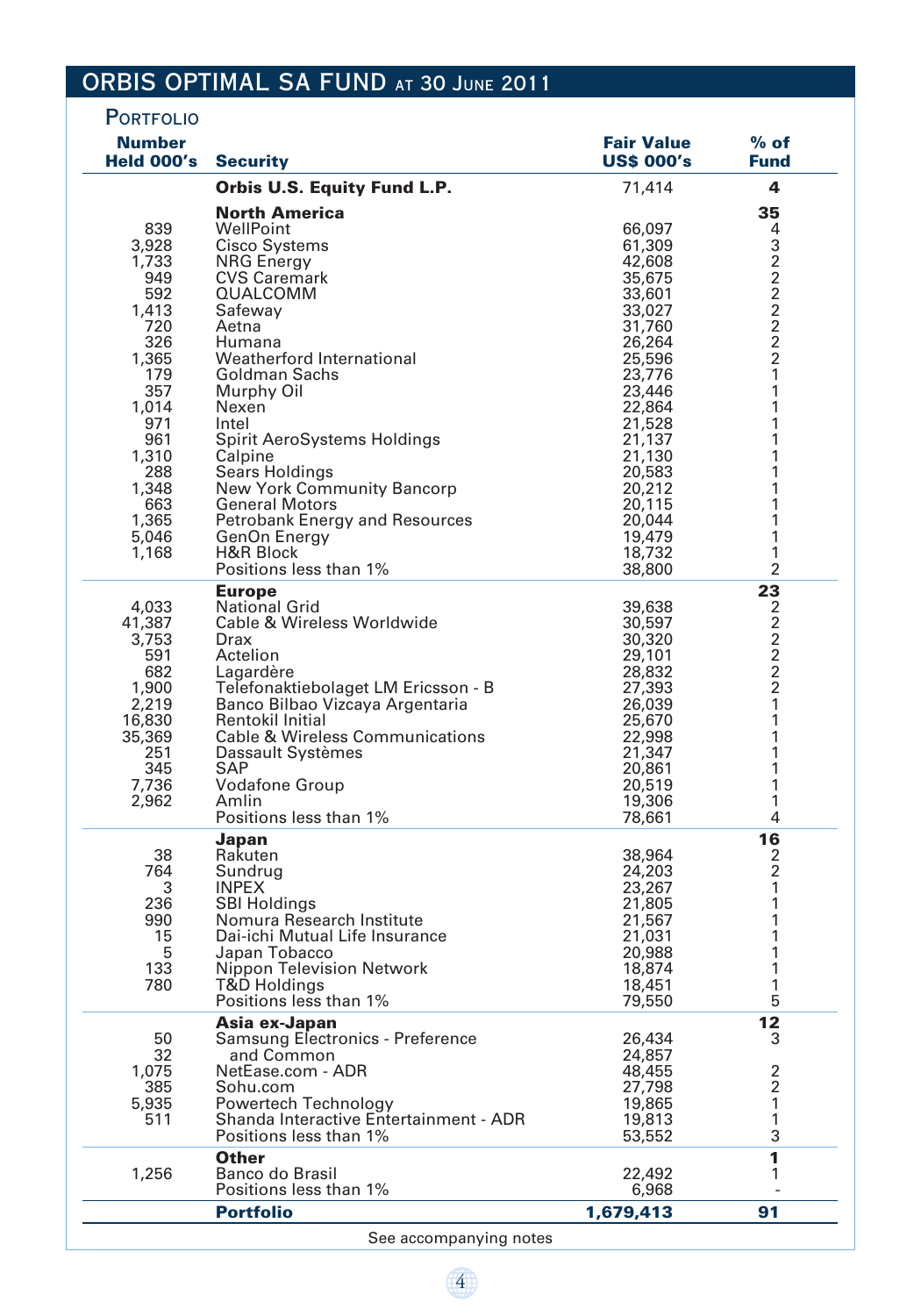# ORBIS OPTIMAL SA FUND

## STATEMENT OF OPERATIONS AND CHANGES IN NET ASSETS

|                                                                                                                      |                         | <b>US\$ 000's</b>       |
|----------------------------------------------------------------------------------------------------------------------|-------------------------|-------------------------|
| <b>For the Years Ended 30 June:</b>                                                                                  | 2011                    | 2010                    |
| Investment Income:                                                                                                   | 26,484                  | 17,634                  |
| Interest and Dividends                                                                                               | 26,484                  | 17,634                  |
| Expenses:                                                                                                            | 17,238                  | 19,647                  |
| Manager's Fees<br>Rebate of Manager's Fees charged to Orbis Fund<br>Custody, Accounting, Professional Fees and Other | 16,823<br>(368)<br>783  | 19,069<br>(170)<br>748  |
| Net Investment Income (Loss)                                                                                         | 9,246                   | (2,013)                 |
| Net Gain (Loss) from Investments and Currencies:                                                                     | 77,261                  | (94, 894)               |
| Realised<br>Unrealised                                                                                               | (101, 157)<br>178,418   | (99, 999)<br>5,105      |
| Increase (Decrease) in Net Assets Resulting from Operations                                                          | 86,507                  | (96, 907)               |
| Members' and Notional Shareholders' Activity During the Year:                                                        |                         |                         |
| Subscriptions:<br><b>Members and Notional Shareholders</b><br>Switches Between Funds                                 | 382,161<br>324,534      | 568,275<br>447,926      |
| Redemptions:<br><b>Members</b><br>Switches Between Funds                                                             | (99, 934)<br>(396, 117) | (120, 876)<br>(150,600) |
| Dividends Declared and Paid                                                                                          |                         | (1,586)                 |
| Increase in Net Assets                                                                                               | 297,151                 | 646,232                 |
| Net Assets at Beginning of Year                                                                                      | 1,540,110               | 893,878                 |
| Net Assets at End of Year                                                                                            | 1,837,261               | 1,540,110               |

See accompanying notes

5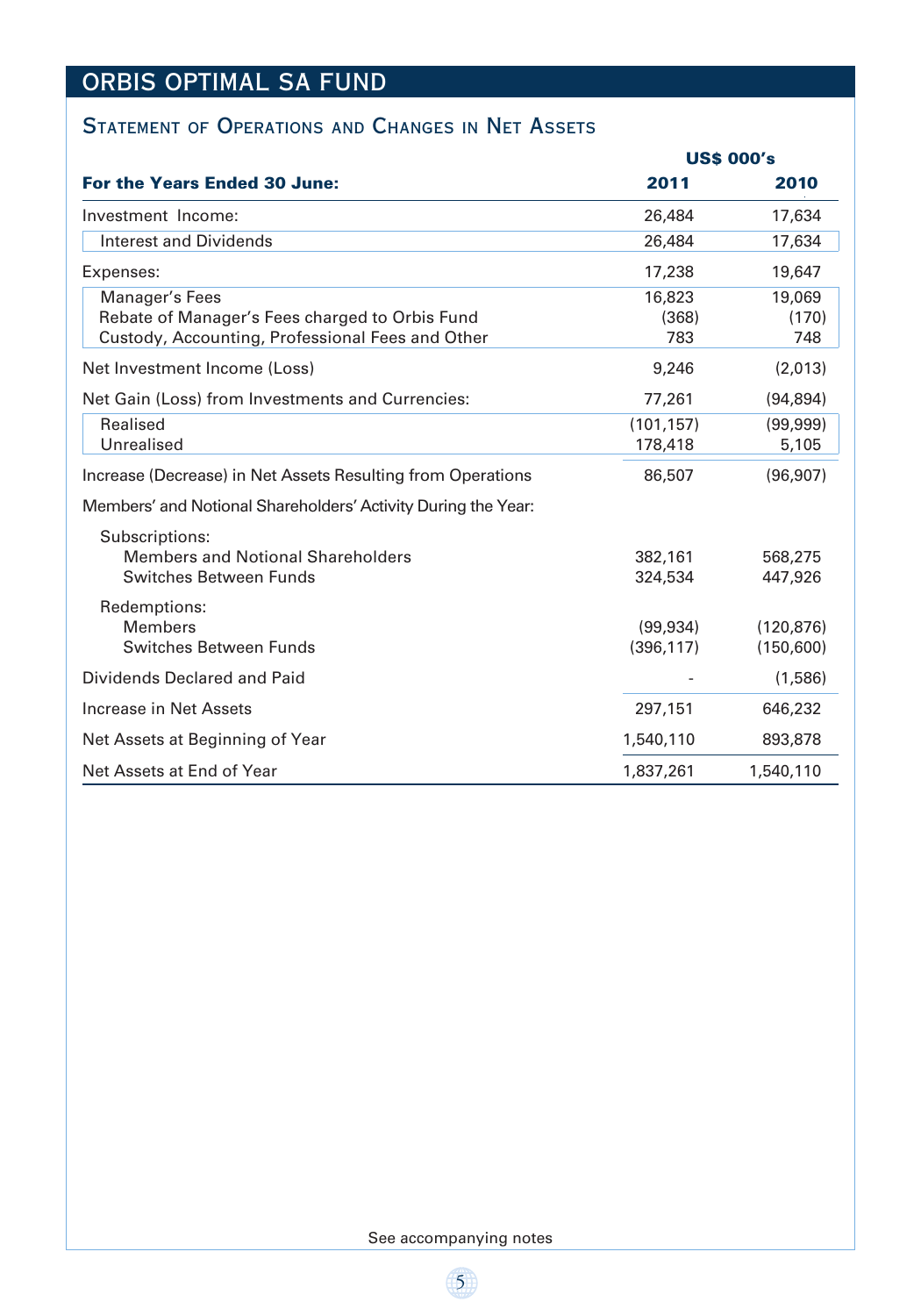#### NOTES TO THE FINANCIAL STATEMENTS AT 30 JUNE 2011 AND 2010

#### **General**

Orbis Optimal SA Fund Limited (the "Fund") was incorporated in Bermuda on 22nd April 1997 as Orbis Africa Optimal Limited. It remained dormant, changed its name to Orbis Optimal SA Fund Limited and commenced operations on 1 January 2005. The Fund seeks capital appreciation through a low risk global portfolio and offers a US\$ class of shares (the "US\$ Class") and a euro class of shares (the "Euro Class") each managed in its base currency, the US\$ and euro, respectively.

#### **Significant Accounting Policies**

These financial statements have been prepared in accordance with generally accepted accounting principles in Canada and Bermuda. The Fund's significant accounting policies are as follows:

**Investments.** Investments are recorded as of the trade date and are stated at their fair values. Investments in Orbis Funds are valued at their Net Asset Values, while other marketable securities, including futures and options, are valued at their closing prices and forward currency contracts at their mid prices. If these prices are unavailable or considered unrepresentative of fair value, a price considered fair by the Manager will be used. Futures contracts are stated at their full face market value with the net of the market and contract values representing their unrealised gain or loss. The amounts realised may differ from these valuations due to variations in pricing, exchange rates, trading volumes and regulations. At the year-end, the cost of the portfolio investments, in millions, was US\$1,559 (2010 - US\$1,474, market - US\$1,350).

 **Foreign Currency Translation.** Assets, liabilities and forward currency contracts denominated in foreign currencies are translated into the reporting currency, US\$, using exchange rates prevailing at the year-end. Income and expenses in foreign currencies are translated into US\$ at the exchange rates prevailing at the dates of the transactions. Translation exchange gains and losses are included in the Statement of Operations.

**Income and Expenses**. The accrual basis is used to recognise income and expenses. Dividends are accrued on the ex-date of the dividend, net of withholding taxes. Realised gains and losses on investments are based on average cost. All income and expenses which can be allocated directly to individual share classes are charged to those share classes. Income and expenses which do not relate specifically to a particular share class are allocated between the share classes pro rata to their Net Asset Values.

**Accounting Estimates.** The preparation of financial statements in conformity with generally accepted accounting principles requires management to make estimates and assumptions that affect the amounts reported in the financial statements and accompanying notes. Actual results could differ from those estimates.

**Net Current Assets or Liabilities.** Net current assets or liabilities include primarily unrealised gains or losses on forward currency contracts, cash and cash equivalents which includes highly liquid investments held for meeting short-term cash commitments of US\$62 million, amounts due from brokers of US\$26 million, amounts due to brokers, and other miscellaneous accounts receivable and payable, the individual amounts of which are not significant in relation to the total net assets of the Fund except for certain balances which will be disclosed elsewhere in these financial statements.

**Future Accounting Standards.** The Accounting Standards Board of the Canadian Institute of Chartered Accountants expects that investment companies, which includes the Orbis Funds, will be adopting International Financial Reporting Standards effective 1 January 2013.

6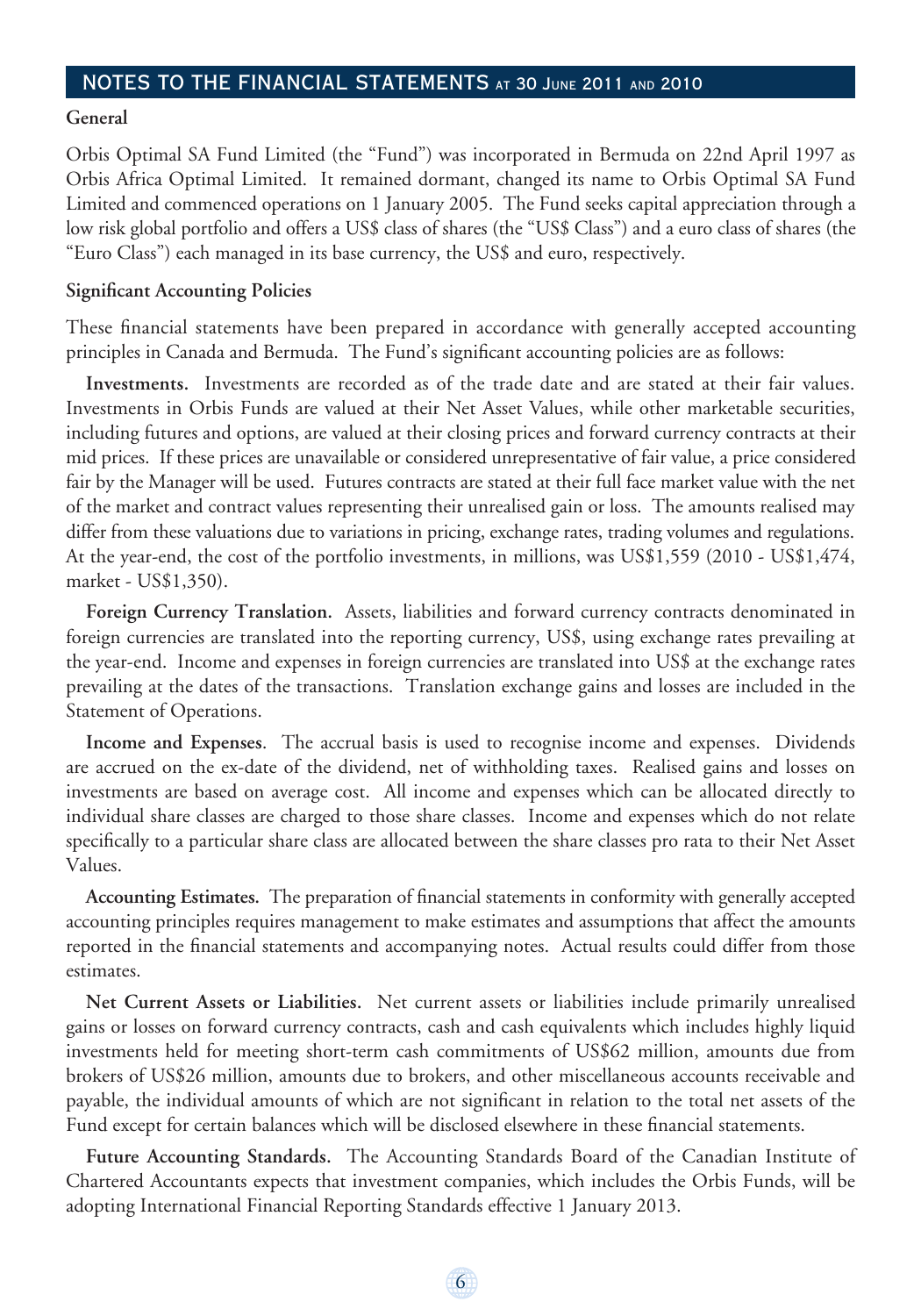#### **Taxes**

There are no Bermuda income, profit, capital, capital gains, estate or inheritance taxes payable by the Fund or its Members in respect of shares in the Fund. The Bermuda Government has undertaken that in the event that any such taxes are levied in the future, the Fund and its shares will be exempt from such taxes until 31 March 2035.

#### **Share Capital**

The Fund's authorised share capital at 30 June 2011 comprised 300 million (2010 - 100 million) Fund shares of US\$0.0001 par value and 12,000 issued Founders' shares of US\$1 par value. Fund shares participate pro rata in the Fund's net assets and dividends, are redeemable, and are non-voting. Founders' shares do not participate in the Fund's portfolio, are redeemable at par value only after all Fund shares have been redeemed, and carry the right to vote. If the Fund is wound up or dissolved, the Founders' shares will participate only to the extent of their par value.

As of 4 February 2010 all of the Fund shares were in issue with the result that there were no more available Fund shares for additional subscriptions. Any subscriptions received subsequent to that date until 8 July 2010, on a Dealing Day for which no Fund shares were available for issue, were considered notional share subscriptions with the same rights and terms as the Fund share subscriptions and valued at the Net Asset Value per Fund share of the same currency Class. On 8 July 2010 the authorised Fund share capital was increased by 200 million shares. On 19 August 2010 all notional shares were exchanged on a one for one basis for Fund shares of the same currency Class. When applying their respective Net Asset Values per share on that date, the shares exchanged can be ascribed a value of US\$93 million for the US\$ notional shares and EUR40 million for the Euro notional shares. From 4 February to 19 August proceeds received from subscriptions of notional shares were invested as part of the assets of the Fund, resulting in the Net Asset Value per US\$ and Euro notional shares being the same as the Net Asset Value per US\$ and Euro Class Fund shares, respectively.

|                                                                              | Number of Shares |                          |                    |                          |                          |                              |          |       |  |
|------------------------------------------------------------------------------|------------------|--------------------------|--------------------|--------------------------|--------------------------|------------------------------|----------|-------|--|
|                                                                              |                  |                          | <b>Fund Shares</b> |                          |                          | <b>Notional Shares</b>       |          |       |  |
|                                                                              | US\$ Class       |                          | Euro Class         |                          | US\$                     |                              | Euro     |       |  |
|                                                                              | 2011             | 2010                     | 2011               | 2010                     | 2011                     | 2010                         | 2011     | 2010  |  |
| Balance at beginning of year<br>Subscriptions<br><b>Members and Notional</b> | 67.195           | 33,872                   | 32,805             | 24,503                   | 7.090                    | $\overline{\phantom{a}}$     | 3,161    |       |  |
| Shareholders                                                                 | 23,323           | 20,084                   | 4,561              | 8.745                    | $\overline{\phantom{a}}$ | 6,292                        |          | 3,071 |  |
| Switches Between Funds<br>Redemptions                                        | 24.668           | 24,514                   | 21                 | 6.275                    |                          | 798                          |          | 90    |  |
| <b>Members</b>                                                               |                  | $(5,352)$ $(5,196)$      | (1.787)            | (2.858)                  |                          |                              |          |       |  |
| Switches Between Funds                                                       |                  | $(3,498)$ $(6,079)$      | (20.102)           | (3,860)                  |                          | $\qquad \qquad \blacksquare$ |          |       |  |
| Notional Shares Exchanged                                                    | 7.090            | $\overline{\phantom{a}}$ | 3,161              | $\overline{\phantom{a}}$ | (7,090)                  | $\overline{\phantom{a}}$     | (3, 161) |       |  |
| Balance at end of year                                                       | 113,426          | 67,195                   | 18,659             | 32,805                   | -                        | 7.090                        | -        | 3.161 |  |

Fund and Notional share transactions, in thousands, were as follows: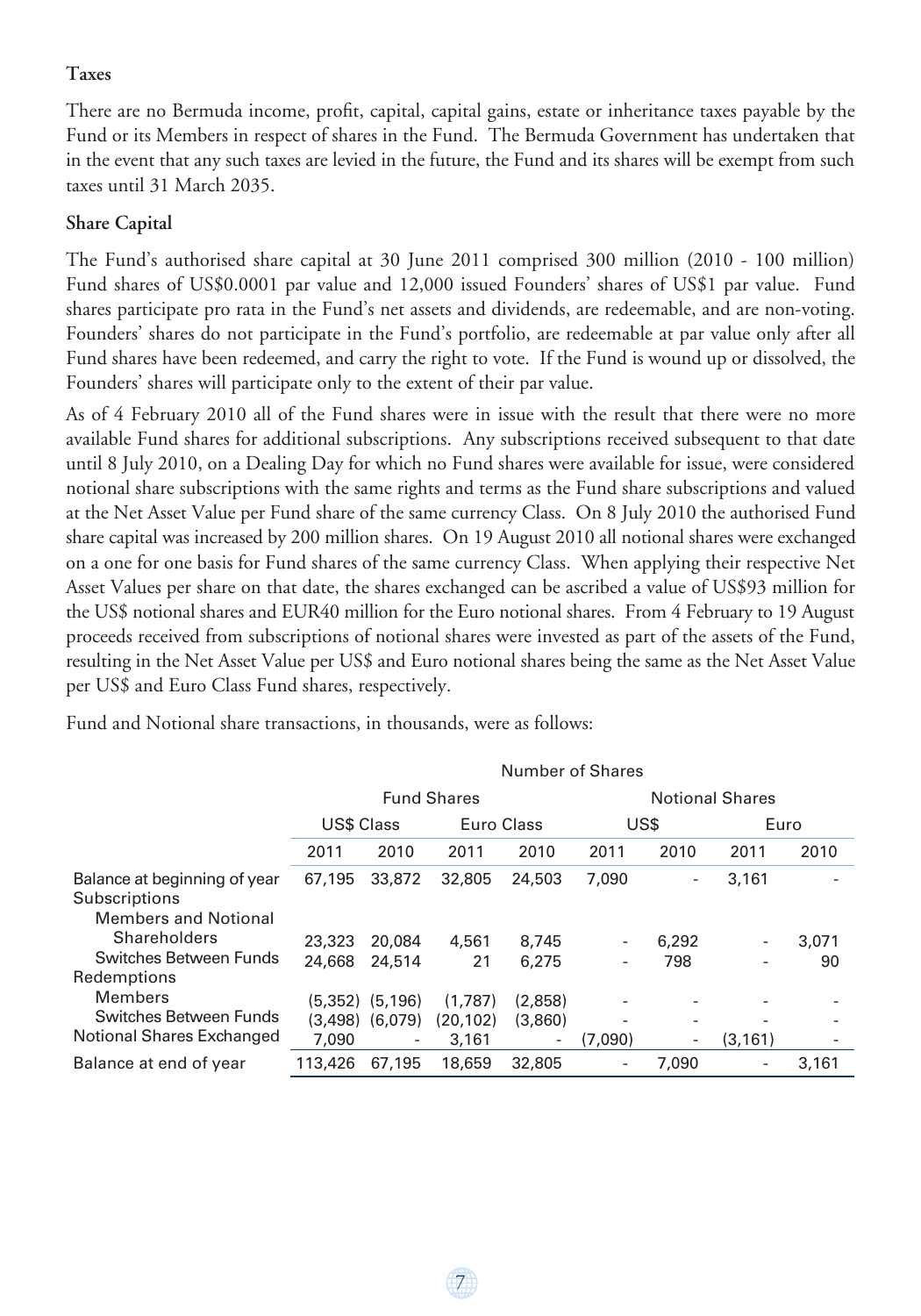### Proceeds (Payment) from Fund and Notional Shares Subscribed (Redeemed)

|                                              | <b>Fund Shares</b> |                                      |      | <b>Notional Shares</b> |                          |            |                              |         |
|----------------------------------------------|--------------------|--------------------------------------|------|------------------------|--------------------------|------------|------------------------------|---------|
|                                              |                    | US\$ Class                           |      | Euro Class             |                          | US\$       |                              | Euro    |
|                                              |                    | <b>US\$ 000's</b>                    |      | € 000's                |                          | US\$ 000's |                              | ∈ 000's |
|                                              | 2011               | 2010                                 | 2011 | 2010                   | 2011                     | 2010       | 2011                         | 2010    |
| Subscriptions<br><b>Members and Notional</b> |                    |                                      |      |                        |                          |            |                              |         |
| <b>Shareholders</b>                          | 305.252 271.371    |                                      |      | 57,418 112,536         |                          | 83,720     | $\qquad \qquad \blacksquare$ | 39,549  |
| Switches Between Funds<br>Redemptions        | 324,175 331,355    |                                      | 268  | 81,167                 | $\overline{\phantom{a}}$ | 10,749     | $\overline{\phantom{a}}$     | 1.149   |
| <b>Members</b>                               |                    | (69,520) (69,872) (22,294) (36,813)  |      |                        |                          |            |                              |         |
| Switches Between Funds                       |                    | (46,097) (80,742) (251,705) (50,249) |      |                        |                          |            |                              |         |

A fee of up to 0.5% of the Net Asset Value per share of a class of Fund shares may be levied where a Member subscribes or redeems an amount representing 5% or more of the Net Asset Value of that class of Fund shares. In 2010, a fee was paid to the Fund and has been included in Members' Activity on the Statement of Changes in Net Assets.

Dividends were declared in respect of the Fund shares as follows:

|            | Year<br>Ended | Declaration<br>Date | Payment<br>Date | Total<br>Amount<br>000's | Amount<br>per Share |
|------------|---------------|---------------------|-----------------|--------------------------|---------------------|
| US\$ Class | 2009          | 24 July 2009        | 30 July 2009    | <b>US\$ 1,586</b>        | <b>US\$ 0.038</b>   |

#### **Material Contracts**

At year-end, the Fund had forward currency contracts settling on 2 December 2011, having net contract and net market values as set out below. These contracts expose the Fund to credit risk arising from the potential inability of a counterparty to perform under the terms of a contract. To limit its risk to the amount of any net unrealised gain, the Fund has entered into an agreement whereby all its currency transactions with the counterparty to that agreement can be netted.

| Currency   | Contract Value<br>000's | <b>Contract Value</b><br><b>US\$ 000's</b> | Market Value<br><b>US\$ 000's</b> | Unrealised<br>Gain (Loss)<br><b>US\$ 000's</b> |
|------------|-------------------------|--------------------------------------------|-----------------------------------|------------------------------------------------|
| <b>AUD</b> | (8,920)                 | (9, 112)                                   | (9,383)                           | (271)                                          |
| CAD        | (7, 245)                | (7, 578)                                   | (7,520)                           | 58                                             |
| <b>CHF</b> | (23, 862)               | (27, 591)                                  | (28, 443)                         | (852)                                          |
| <b>EUR</b> | 24,423                  | 33,685                                     | 35,263                            | 1,578                                          |
| GBP        | (146, 973)              | (238, 378)                                 | (235, 612)                        | 2,766                                          |
| <b>HKD</b> | (4.290)                 | (592)                                      | (554)                             | 38                                             |
| <b>JPY</b> | (24, 219, 555)          | (297, 348)                                 | (301, 341)                        | (3,993)                                        |
| <b>SEK</b> | (167, 314)              | (26, 350)                                  | (26, 246)                         | 104                                            |
| <b>TWD</b> | (1, 142, 200)           | (40, 141)                                  | (40,087)                          | 54                                             |
|            |                         | (613, 405)                                 | (613,923)                         | (518)                                          |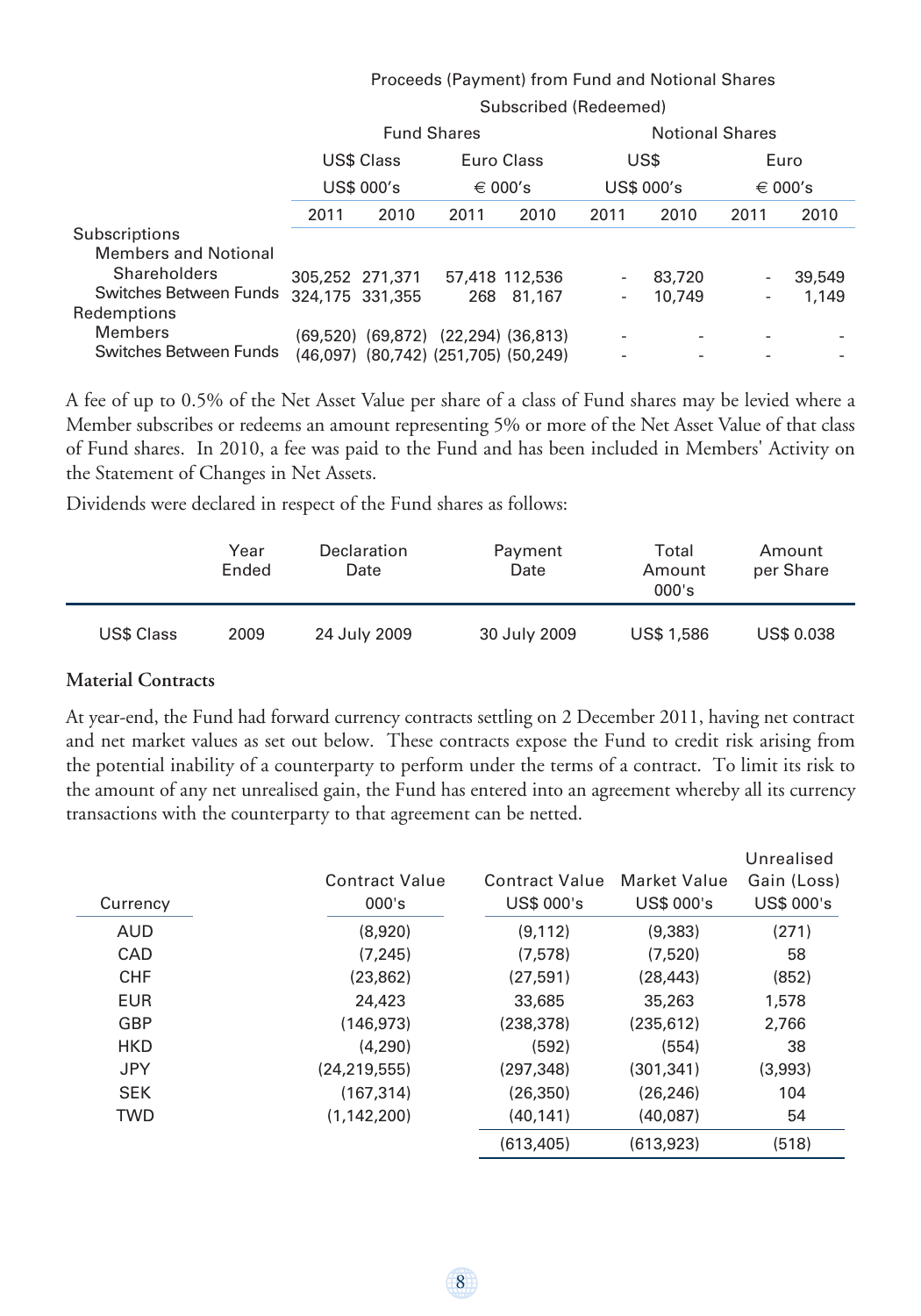#### **Related Party Transactions**

Orbis Investment Management Limited has been contractually appointed as "Manager" of the Fund. Each class of Fund shares and notional shares pays a base fee of 1% of net assets and a performance-based fee of 20% of each class' appreciation relative to its Performance Fee Hurdle, being US\$ Bank Deposits for the US\$ Fund and notional shares and Euro Bank Deposits for the Euro Fund and notional shares.

The performance fee is subject to a high water mark, is calculated each Dealing Day and is paid monthly. At year-end, the management fee payable, in thousands, was US\$1,772 (2010 - US\$1,416), and there was no performance fee payable in 2011 and 2010.

All management fees associated with the Fund's investment in Orbis U.S. Equity Fund L.P. are rebated by their Manager to the Fund. At year-end, the total amount receivable from the Manager was, in thousands, US\$31 (2010 - US\$25). During the year, the unrealised gain related to the investment in Orbis U.S. Equity Fund L.P. increased by, in millions, \$17 (2010 - decreased \$5).

At the year-end, other related parties, which include institutional and other clients managed on a discretionary basis and the Directors and Officers of the Orbis Funds and of their Managers and Investment Advisors, held, in thousands of shares, 107,358 (2010 - 68,553) in the US\$ Fund and notional share classes and 15,710 (2010 - 33,154) in the Euro Fund and notional share classes.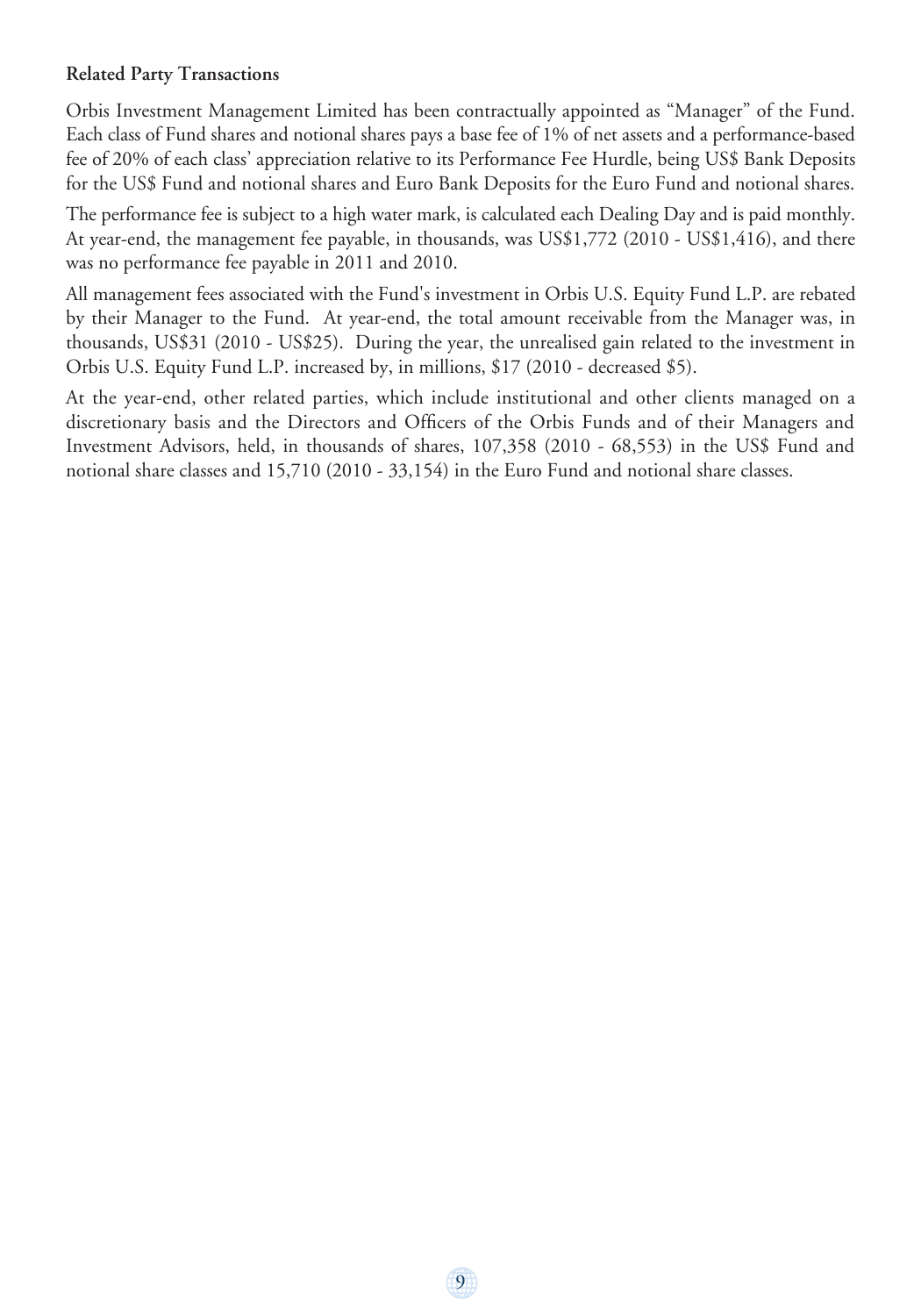## INDEPENDENT AUDITORS' REPORT

To the Board of Directors and the Members of Orbis Optimal SA Fund Limited (the "Fund"):

We have audited the accompanying statement of net assets of the Fund (a company incorporated with limited liability in Bermuda) as at 30 June 2011, and the related statement of operations and changes in net assets for the year then ended and a summary of significant accounting policies and other explanatory information.

#### **Management's responsibility for the financial statements**

Management is responsible for the preparation and fair presentation of these financial statements in accordance with accounting principles generally accepted in Canada and Bermuda and for such internal control as management determines is necessary to enable the preparation of financial statements that are free from material misstatement, whether due to fraud or error.

#### **Auditors' responsibility**

Our responsibility is to express an opinion on these financial statements based on our audit. We conducted our audit in accordance with auditing standards generally accepted in Canada and Bermuda. Those standards require that we comply with ethical requirements and plan and perform the audit to obtain reasonable assurance about whether the financial statements are free from material misstatement.

An audit involves performing procedures to obtain audit evidence about the amounts and disclosures in the financial statements. The procedures selected depend on the auditor's judgment, including the assessment of the risks of material misstatement of the financial statements, whether due to fraud or error. In making those risk assessments, the auditor considers internal control relevant to the Fund's preparation and fair presentation of the financial statements in order to design audit procedures that are appropriate in the circumstances, but not for the purpose of expressing an opinion on the effectiveness of the Fund's internal control. An audit also includes evaluating the appropriateness of accounting policies used and the reasonableness of accounting estimates made by management, as well as evaluating the overall presentation of the financial statements.

We believe that the audit evidence we have obtained is sufficient and appropriate to provide a basis for our audit opinion.

### **Opinion**

In our opinion, these financial statements present fairly, in all material respects, the financial position of the Fund as at 30 June 2011 and the results of its operations and the changes in its net assets for the year then ended in accordance with accounting principles generally accepted in Canada and Bermuda.

Ernet + Young ktd.

Hamilton, Bermuda Ernst & Young Ltd. 20 July 2011 Chartered Accountants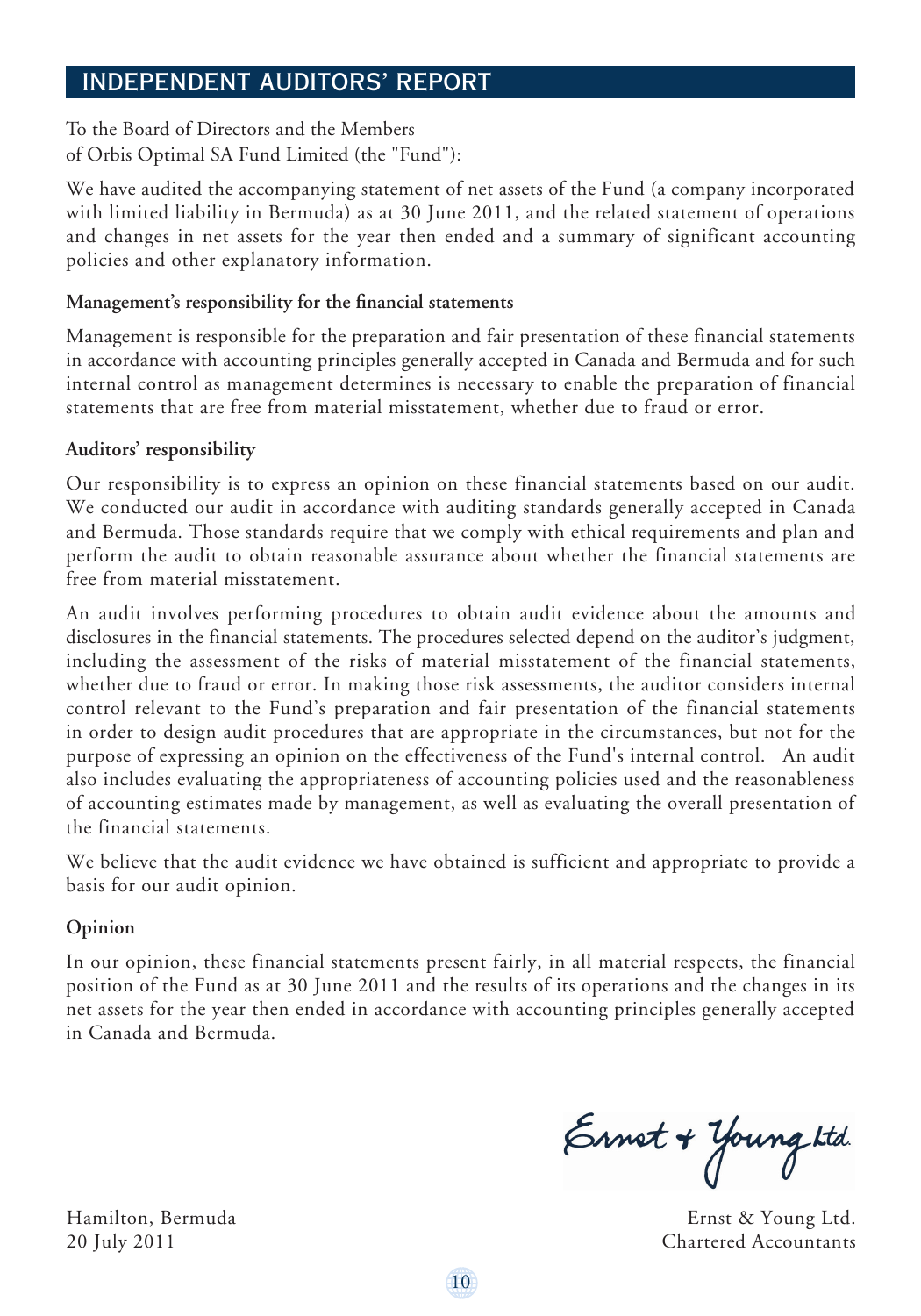## **NOTICES**

### ANNUAL GENERAL MEETING

Notice is hereby given that the Annual General Meeting of Orbis Optimal SA Fund Limited (the "Fund") will be held at the offices of Orbis Investment Management Limited, 25 Front Street, Hamilton, Bermuda on 30 September 2011 at 10:30 a.m. Members are invited to attend and address the meeting. The Agenda comprises the following:

- Review of audited financial statements in the 2011 Annual Report
- Proposed re-appointment of the present Directors as shown in the Manager's report
- Approval of proposed Directors' fees for the year to 30 June 2012 of US\$10,000 to each of Mr Thomson and Mr Collis
- Proposed appointment of Ernst & Young as Auditors for the year to 30 June 2012

By Order of the Board, James J Dorr, Secretary

### NOTICE TO CURRENT AND PROSPECTIVE ORBIS INVESTORS

The Orbis Global Equity Strategy and the Orbis Optimal Strategy are open to new investors. New investors must be qualified, non-US and subscribe at least US\$50 million to the Orbis Funds. Current Orbis Funds investors and those persons to whom we have existing commitments are not affected and may continue to make additional investments in the Orbis Funds, other than the Orbis Leveraged Funds which remain closed. Investors in Africa are not affected and may continue to make investments in the Orbis Funds which have been approved in terms of section 65 of the Collective Investment Schemes Control Act, 2002 through Allan Gray Limited.

We intend to accept new subscriptions into the Funds from a wider audience when we consider it appropriate to do so, and will issue notice of such change on our website, and via our automated e-mail services facility.

If you have any questions regarding our opening, please contact the Investor Services Team at Orbis, at +1 441 296 3000, by e-mail at clientservice@orbisfunds.com or by mail to: The Investor Services Team, Orbis Group, Orbis House, 25 Front Street, Hamilton HM 11, Bermuda. Residents of Australia or New Zealand should contact Orbis in Australia at +61 (0)2 8224 8604 or clientservices@orbisfunds.com.au. South African residents should contact Allan Gray Unit Trust Management Limited at +27 86 000 0654 (toll free from within South Africa) or clientservice@orbisfunds.co.za.

#### **SOURCES**

Orbis Fund Returns: Orbis Investment Management Limited using single pricing; FTSE World Index: FTSE International Limited and Average Fund: Morningstar, Inc. All rights reserved. Average Fund data (1) is proprietary to Morningstar and/or its content providers; (2) may not be copied or distributed; and (3) is not warranted to be accurate, complete or timely. Neither Morningstar nor its content providers are responsible for any damages or losses arising from the use of this information. Unless otherwise provided, capitalised terms used herein are defined in the Fund's Prospectus, a copy of which is available upon request from Allan Gray Unit Trust Management Limited.

### UK DISTRIBUTOR AND REPORTING FUND STATUS

The UK HM Revenue & Customs has certified each of the US\$ Class and the Euro Class of the Fund as a distributing fund for the purposes of Chapter V of Part XVII of the United Kingdom Income and Corporation Taxes Act 1988 for the Fund's fiscal years ended 30 June 2006, 2007, 2008, 2009 and 2010. Beginning in the 2011 fiscal year, certification as a distributing fund is no longer available and has been replaced by the UK Government with a new reporting fund regime. Each of the US\$ Class and the Euro Class of the Fund have received reporting fund status with effect from 1 July 2010. As a reporting fund, (i) investors will no longer receive annual distributions from the Fund and (ii) UK investors may be liable to tax annually on their share of Fund income, without receiving a distribution of that income from the Fund.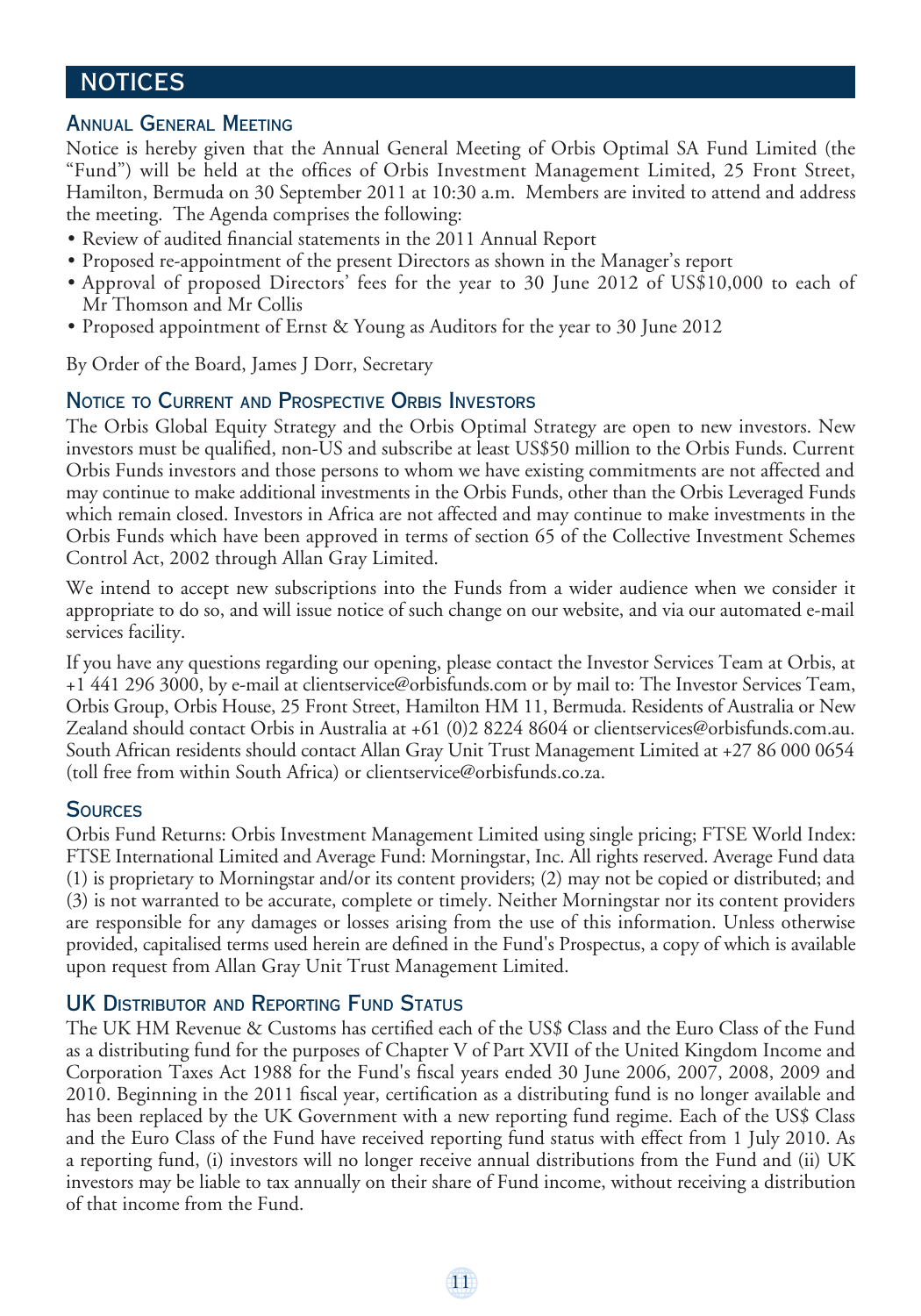### RISK WARNINGS

Past performance is not a reliable indicator of future results. Where Fund prices are based in a currency other than the currency of your country of residence, exchange rate fluctuations may impact the Fund's returns when converting back to your base currency. Orbis Fund share prices fluctuate and are not guaranteed. When making an investment in the Fund, an investor's capital is at risk.

### **GENERAL**

This Report does not constitute an offer to sell, or a solicitation to buy shares of the Fund. Subscriptions are only valid if made on the basis of the current Prospectus, which is available upon request from Allan Gray Unit Trust Management Limited, a Member of the Association for Savings & Investments SA. Collective investment schemes are generally medium to long-term investments. Commission and incentives may be paid by investors to third-party intermediaries and, if so, would be included in those investors' overall costs of investing in the Fund. Orbis Investment Management Limited is licensed to conduct investment business by the Bermuda Monetary Authority.

*We invite you to visit our website, www.orbisfunds.com, where you may download, or register online to receive by e-mail, regular reports on our Funds. Orbis Global Equity Fund, Orbis Optimal SA Fund (US\$ and Euro classes), Orbis SICAV - Asia ex-Japan Equity Fund, and Orbis SICAV - Japan Equity Fund (Yen and Euro classes) are the only Funds on our website that have been approved in terms of section 65 of the Collective Investment Schemes Control Act, 2002 by the South African Registrar of Collective Investment Schemes.*